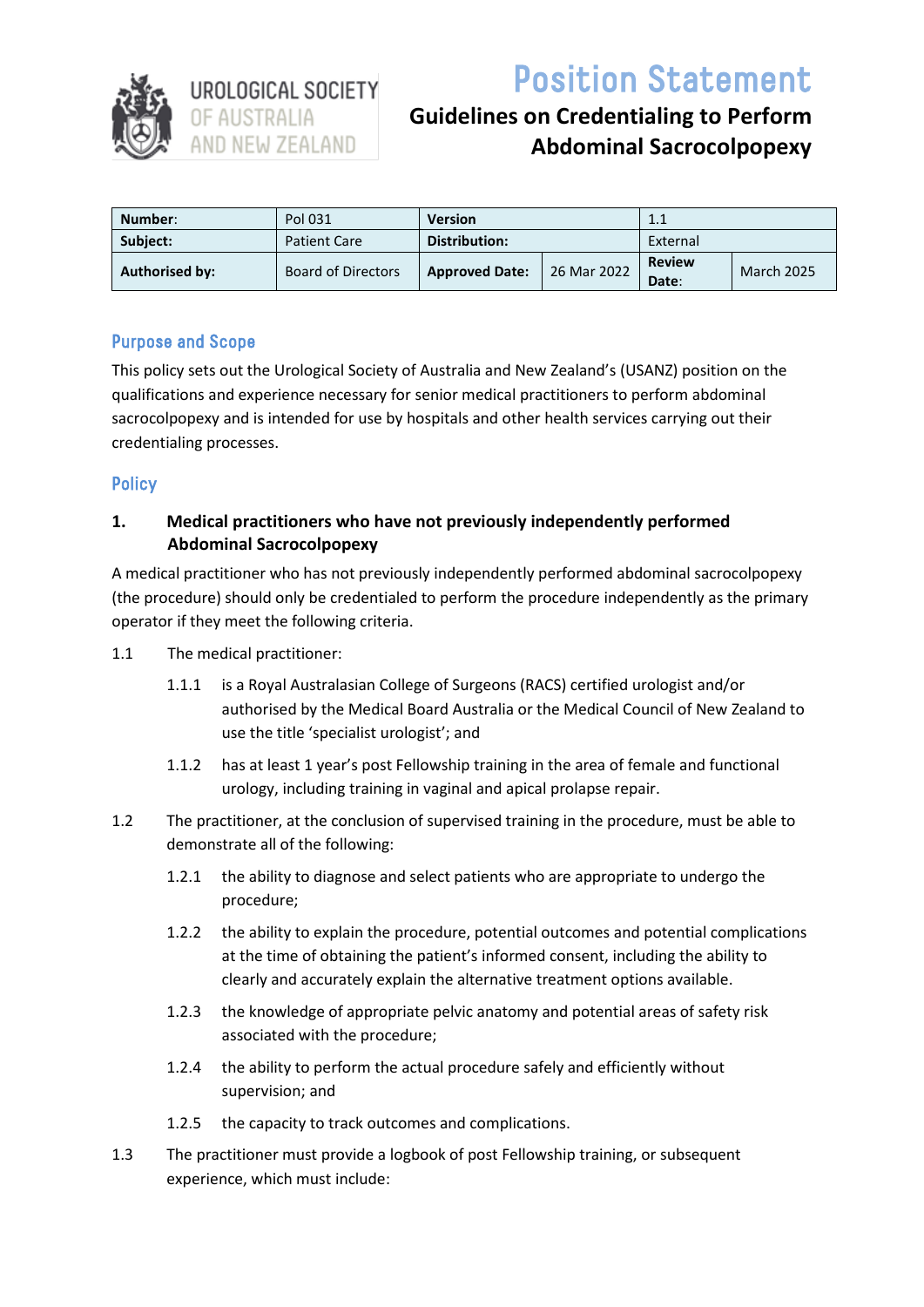- 1.3.1 at least 10 sacrocolpopexy cases
- 1.3.2 management of pelvic organ prolapse (POP)
- 1.4 Supervised Training: when two independent supervising surgeons, who have been credentialled for the procedure, directly observe the candidate and complete a workplace based assessment, i.e. RACS Observed Surgical Performance (OSP) which attests that the candidate is proficient to perform the procedure without supervision.

# **2. Medical practitioners who have independently performed Abdominal Sacrocolpopexy**

This section applies to those medical practitioners who have been independently performing the procedure at the time this guidance is implemented in the hospital in which they are performing the procedure**.**

In order to be credentialed or continue to be credentialed, a medical practitioner who currently independently performs abdominal sacrocolpopexy or abdominal sacrohysteropexy should satisfy the following criteria to continue to perform the procedure.

- 2.1 The medical practitioner is a Royal Australasian College of Surgeons certified urologist and/or authorised by the Medical Board Australia or Medical Council of New Zealand to use the title 'specialist urologist'.
- 2.2 The practitioner must provide a logbook of experience, for the previous two years, that must include both:
	- 2.2.1 at least 5 abdominal sacrocolpexy or abdominal sacrohysteropexy repair procedures per year (or 10 over 2 years) and
	- 2.2.2 at least 10 transvaginal POP procedures per year (or 20 over 2 years).
- 2.3 To maintain equity of access for patients in regional and rural areas, practitioners in regional or rural settings who perform fewer than 5 (and a minimum of 3) abdominal sacrocolpexy or sacrohysteropexy repair procedures per year, may provide evidence of other equivalent complex abdominal pelvic reconstructive surgery to support maintenance of skills. Examples include: prostatectomy, augmentation cystoplasty and cystectomy and neobladder, ureteric reimplantation/Boari flap, pelvic lymph node dissection. 3.2.2. continues to apply to these surgeons
- 2.4 The practitioner must provide references from two surgeons, who are credentialed to perform the procedure and have direct knowledge of the practitioner's abilities as detailed in 1.2.

#### **3. Maintaining credentialing and Continuing Professional Development (CPD)**

Medical practitioners who have been credentialled in accordance with this policy are required to maintain and broaden their competence and expertise through recognised CPD activities such as:

3.1 Participation in continuing medical education in female pelvic floor reconstructive surgery and functional and reconstructive urology, as evidenced by inclusion on a CPD learning plan and completed activities in a CPD program.